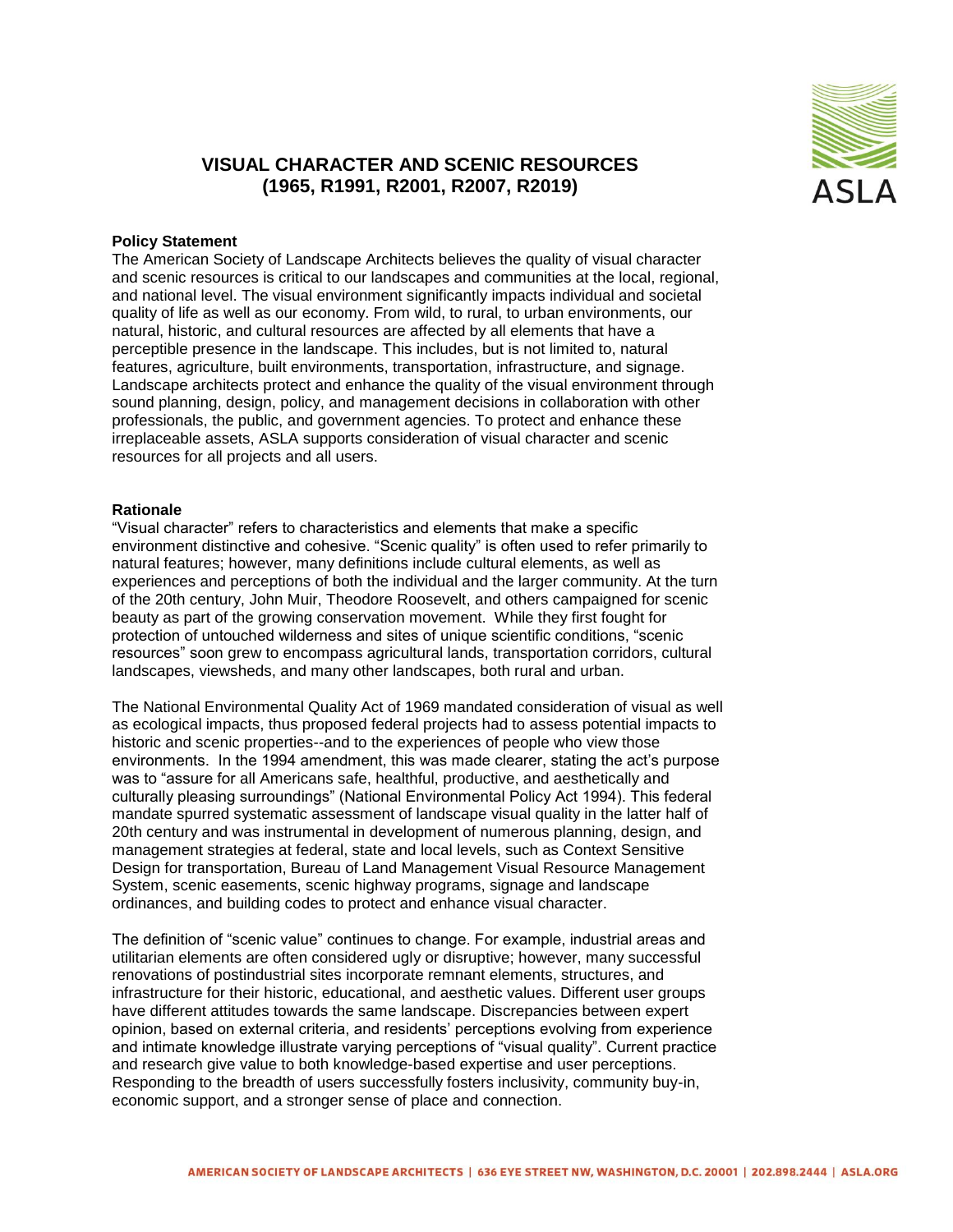

Visual character and scenic resources have direct economic impacts. Property values, use of recreation areas, success of revitalization efforts, and tourism are harmed by degradation of visual quality, while cohesive visual character and preservation of regional character have positive economic impacts. The Main Street America program clearly demonstrates links between economic success and visual character.

Visual quality is often tied to perceptions of worth, care, and economic stability. For example, the "broken windows" theory suggests that visible signs of disrepair, misuse, crime, and disorder signal lack of care by residents or administration/law enforcement. Perceived lack of care may encourage crime and inappropriate behaviors as well as dissuade potential investments in the area. Conversely, simple aesthetic upgrades are shown to raise residents' and business owners' morale and involvement and often result in ripple effects at the grassroots level.

Research verifies the importance of visual character and scenic resources in daily life and the resulting impacts on physical and mental wellbeing. Therapeutic landscapes, biophilic design, and other efforts improve health through visual as well as physical contact with nature. Research confirms patients' recovery time in hospitals is reduced when the design prioritizes access to gardens and views of vegetation.

Unnecessary and unintentional threats to the quality of our visual environment come from many sources, often resulting from lack of understanding or not foreseeing ramifications of decisions. Development, infrastructure, and resource extraction do not always consider their impact to the visual environment. Damages include diminished neighborhood quality of life, disproportionate location of landfills and other visual blights in lower income communities, disruption of scenic landscapes and viewsheds, and destruction of cultural/historic resources. Landscape architects continue to be leaders in assessing and enhancing visual resources, mitigating negative impacts of development, and creating management plans for long-term protection of visual quality.

The following actions work to ensure visual quality in our environments:

- 1. Evaluate, maintain, and enhance existing visual quality of public and private lands
- 2. Assess and evaluate potential impacts to visual character and scenic resources early in the planning and design processes
- 3. Incorporate and communicate current knowledge and case studies concerning the importance of the visual environment to societal and individual wellbeing in planning, design, and implementation.
- 4. Support existing statutes, policies, ordinances, and guidelines which encourage or mandate protection, enhancement, or restoration of the visual environment in the project review and approval process.
- 5. Advocate for new or additional legislation, policies, and guidelines that encourage or mandate the protection, enhancement, or restoration of the visual environment in the project review and approval process.
- 6. Foster heightened public awareness of our natural and cultural landscapes, so that their scenic values are routinely and effectively incorporated into decisionmaking at all levels of private and governmental practice.
- 7. Recognize and support the varied values and perceptions of different users, which can promote inclusivity and help increase citizens' care and connections to their landscapes.